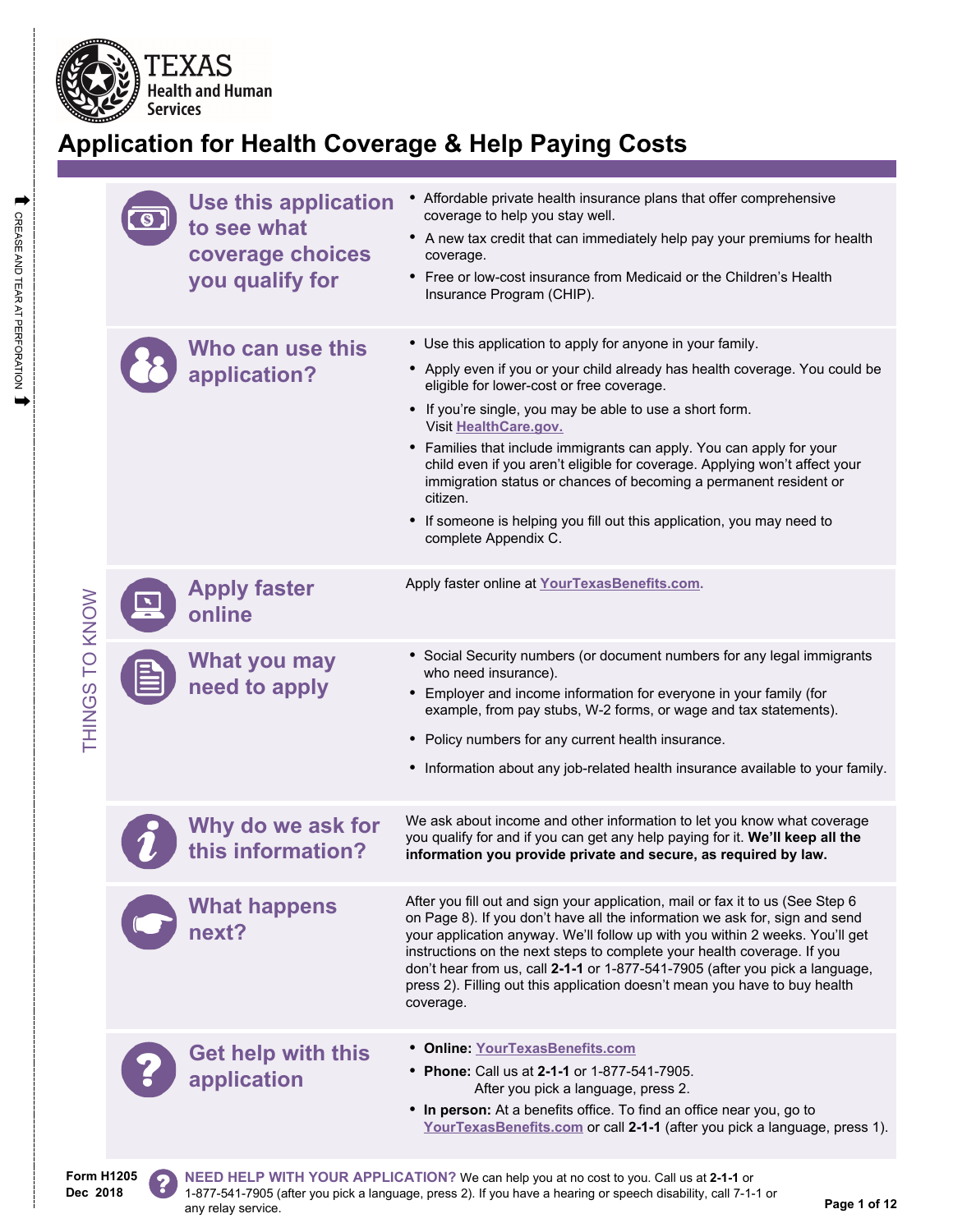## **STEP 1 Tell us about yourself**

(We need one adult in the family to be the contact person for your application.)

1. First name, middle name, last name, & suffix

| 2. Home address (Leave blank if you don't have one.)                                  | 3. Apartment or suite number |                                  |                               |
|---------------------------------------------------------------------------------------|------------------------------|----------------------------------|-------------------------------|
| 4. City                                                                               | 5. State                     | 6. ZIP code                      | 7. County                     |
| 8. Do you live in Texas?<br>Yes<br>No.                                                |                              | 9. Do you plan to stay in Texas? | Yes.<br>No                    |
| 10. Mailing address (if different from home address)                                  |                              |                                  | 11. Apartment or suite number |
| 12. $City$                                                                            | 13. State                    | 14. ZIP code                     | 15. County                    |
| 16. Phone number                                                                      |                              | 17. Other phone number           |                               |
| 18. Do you want to get information about this application by email?<br>Email address: |                              | Yes<br>No.                       |                               |
| 19. Preferred spoken or written language (if not English)                             |                              |                                  |                               |

# **STEP 2 Tell us about your family**

### **Who do you need to include on this application?**

**If you file taxes**: We need to know about everyone on your tax return.

**If you don't file a tax return**: We need to know about family members who live with you. (You don't need to file taxes to get health coverage).

- **Yourself**
- Your spouse
- Your children under 21 who live with you
- Anyone you include on your tax return, even if they don't live with you •
- Anyone else under 21 who you take care of and lives with you •

### **DO Include: You DON'T have to include:**

- Your unmarried partner who doesn't need health coverage •
- Your unmarried partner's children
- Your parents who live with you, but file their own tax return (if you're over 21)
- Other adult relatives who file their own tax return

The amount of assistance or type of program you qualify for depends on the number of people in your family and their incomes. This information helps us make sure everyone gets the best coverage they can.

**Complete Step 2 for each person in your family.** Start with yourself, then add other adults and children. If you have more than two people in your family, you'll need to make a copy of the pages and attach them. You don't need to provide immigration status or a Social Security number (SSN) for family members who don't need health coverage. We'll keep all the information you provide private and secure as required by law. We'll use personal information only to check if you're eligible for health coverage.

**CREASE AND TEAR AT PERFORATION** 

**Form H1205 Dec 2018**



**NEED HELP WITH YOUR APPLICATION?** We can help you at no cost to you. Call us at **2-1-1** or 1-877-541-7905 (after you pick a language, press 2). If you have a hearing or speech disability, call 7-1-1 or any relay service. **Page 2 of 12**<br>any relay service.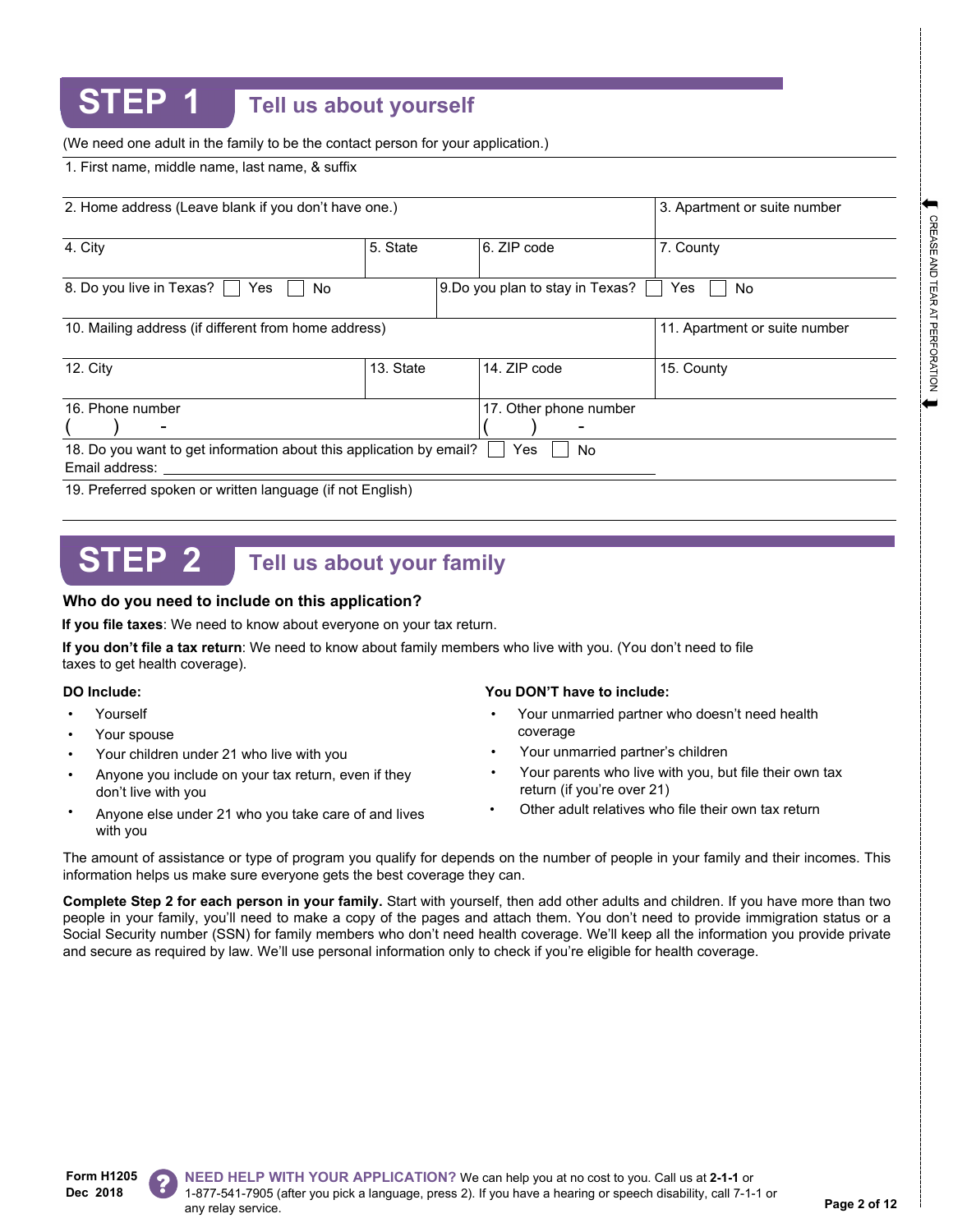# **STEP 2: PERSON 1 (Start with yourself)**

| Complete Step 2 for yourself, your spouse/partner and children who live with you and/or anyone on your same federal income tax return if you<br>file one. See page 1 for more information about who to include. If you don't file a tax return, remember to still add family members who live<br>with you.                                                                                                                       |                                                                                     |      |    |        |                                                    |
|----------------------------------------------------------------------------------------------------------------------------------------------------------------------------------------------------------------------------------------------------------------------------------------------------------------------------------------------------------------------------------------------------------------------------------|-------------------------------------------------------------------------------------|------|----|--------|----------------------------------------------------|
| 1. First name, middle name, last name, & suffix                                                                                                                                                                                                                                                                                                                                                                                  |                                                                                     |      |    |        | 2. Relationship to you?<br><b>SELF</b>             |
| 3. Date of birth (mm/dd/yyyy)                                                                                                                                                                                                                                                                                                                                                                                                    | 4. Sex                                                                              | Male |    | Female |                                                    |
|                                                                                                                                                                                                                                                                                                                                                                                                                                  |                                                                                     |      |    |        |                                                    |
| We need this if you want health coverage and have an SSN. Providing your SSN can be helpful if you don't want health coverage too<br>since it can speed up the application process. We use SSNs to check income and other information to see who's eligible for help with health<br>coverage costs. If someone wants help getting an SSN, call 1-800-772-1213 or visit socialsecurity.gov. TTY users should call 1-800-325-0778. |                                                                                     |      |    |        |                                                    |
| 6. Do you plan to file a federal income tax return NEXT YEAR?                                                                                                                                                                                                                                                                                                                                                                    |                                                                                     |      |    |        |                                                    |
| (You can still apply for health insurance even if you don't file a federal income tax return.)                                                                                                                                                                                                                                                                                                                                   |                                                                                     |      |    |        |                                                    |
| YES. If yes, please answer questions a-c.                                                                                                                                                                                                                                                                                                                                                                                        | NO. If no, skip to question c.                                                      |      |    |        |                                                    |
| a. Will you file jointly with a spouse? $\vert \vert$ Yes<br>No                                                                                                                                                                                                                                                                                                                                                                  |                                                                                     |      |    |        |                                                    |
| If yes, name of spouse:                                                                                                                                                                                                                                                                                                                                                                                                          |                                                                                     |      |    |        |                                                    |
| b. Will you claim any dependents on your tax return?  <br>l Yes<br><b>No</b><br>If yes, list name(s) of dependents:                                                                                                                                                                                                                                                                                                              |                                                                                     |      |    |        |                                                    |
| c. Will you be claimed as a dependent on someone's tax return?<br>Yes                                                                                                                                                                                                                                                                                                                                                            | No                                                                                  |      |    |        |                                                    |
| If yes, please list the name of the tax filer:                                                                                                                                                                                                                                                                                                                                                                                   |                                                                                     |      |    |        |                                                    |
| How are you related to the tax filer?                                                                                                                                                                                                                                                                                                                                                                                            |                                                                                     |      |    |        |                                                    |
| 7. Are you pregnant? $ $<br>Yes<br>a. If yes, how many babies are expected during this pregnancy?<br>No                                                                                                                                                                                                                                                                                                                          |                                                                                     |      |    |        |                                                    |
| b. If yes, due date $(mm/dd/yyyy)$                                                                                                                                                                                                                                                                                                                                                                                               |                                                                                     |      |    |        |                                                    |
| c. Is this your first pregnancy?                                                                                                                                                                                                                                                                                                                                                                                                 | Yes                                                                                 | No   |    |        |                                                    |
| 8. Do you need health coverage?                                                                                                                                                                                                                                                                                                                                                                                                  |                                                                                     |      |    |        |                                                    |
| (Even if you have insurance, there might be a program with better coverage or lower costs.)                                                                                                                                                                                                                                                                                                                                      |                                                                                     |      |    |        |                                                    |
| YES. If yes, answer all the questions below.                                                                                                                                                                                                                                                                                                                                                                                     | Leave the rest of this page blank.                                                  |      |    |        | NO. If no, SKIP to the income questions on page 4. |
| 9. Do you have a physical, mental, or emotional health condition that causes limitations in activities (like bathing, dressing, daily<br>chores, etc.) or live in a medical facility or nursing home?<br>Yes                                                                                                                                                                                                                     | No.                                                                                 |      |    |        |                                                    |
| 10. Are you a U.S. citizen or U.S. national?<br>Yes<br>No                                                                                                                                                                                                                                                                                                                                                                        |                                                                                     |      |    |        |                                                    |
| 11. If you aren't a U.S. citizen or U.S. national, do you have eligible immigration status?                                                                                                                                                                                                                                                                                                                                      |                                                                                     | Yes  |    | No     |                                                    |
| If yes, answer these questions: a. Immigration document type __________________<br>b. Document ID number                                                                                                                                                                                                                                                                                                                         |                                                                                     |      |    |        |                                                    |
| c. Have you lived in the U.S. since 1996?                                                                                                                                                                                                                                                                                                                                                                                        | Yes                                                                                 | No   |    |        |                                                    |
| 12. Are you, or your spouse or parent, an active-duty member of the U.S. military?                                                                                                                                                                                                                                                                                                                                               |                                                                                     | Yes  | No |        |                                                    |
| 13. Are you, or your spouse or parent, a veteran of the U.S. military?                                                                                                                                                                                                                                                                                                                                                           | Yes<br>No                                                                           |      |    |        |                                                    |
| 14. Do you want help paying for medical bills from the past 3 months?                                                                                                                                                                                                                                                                                                                                                            | Yes<br>No                                                                           |      |    |        |                                                    |
| 15. Do you live with at least one child under the age of 19, and are you the main person taking care of this child?                                                                                                                                                                                                                                                                                                              |                                                                                     |      |    |        | Yes<br>No                                          |
| Yes<br>16. Are you a full-time student?<br>No                                                                                                                                                                                                                                                                                                                                                                                    | 17. Were you in foster care at age 18 or older?<br>If yes, in which state? ________ |      |    |        | Yes<br>No                                          |
| Please answer the following questions if PERSON 1 is age 22 or younger:                                                                                                                                                                                                                                                                                                                                                          |                                                                                     |      |    |        |                                                    |
| 18. Did PERSON 1 have insurance through a job and lose it within the past 3 months?                                                                                                                                                                                                                                                                                                                                              |                                                                                     | Yes  |    | No     |                                                    |
| a. If yes, end date:                                                                                                                                                                                                                                                                                                                                                                                                             | b. Reason the insurance ended:                                                      |      |    |        |                                                    |
| Parent's job ended due to layoff<br>CHIP benefits from another state<br>or business closing.<br>ended.                                                                                                                                                                                                                                                                                                                           |                                                                                     |      |    | needs. | The child has special health-care                  |
| Change in parent's marital status.<br>Parent's COBRA or ERS coverage<br>ended.<br>Private health coverage ended.<br>Medicaid benefits from another                                                                                                                                                                                                                                                                               |                                                                                     |      |    |        | Medicaid benefits ended<br>(for any reason).       |
| Death of a parent.<br>state ended.                                                                                                                                                                                                                                                                                                                                                                                               |                                                                                     |      |    |        |                                                    |

**Form H1205 Dec 2018**

?

**NEED HELP WITH YOUR APPLICATION?** We can help you at no cost to you. Call us at **2-1-1** or 1-877-541-7905 (after you pick a language, press 2). If you have a hearing or speech disability, call 7-1-1 or any relay service. **Page 3 of 12**<br>any relay service.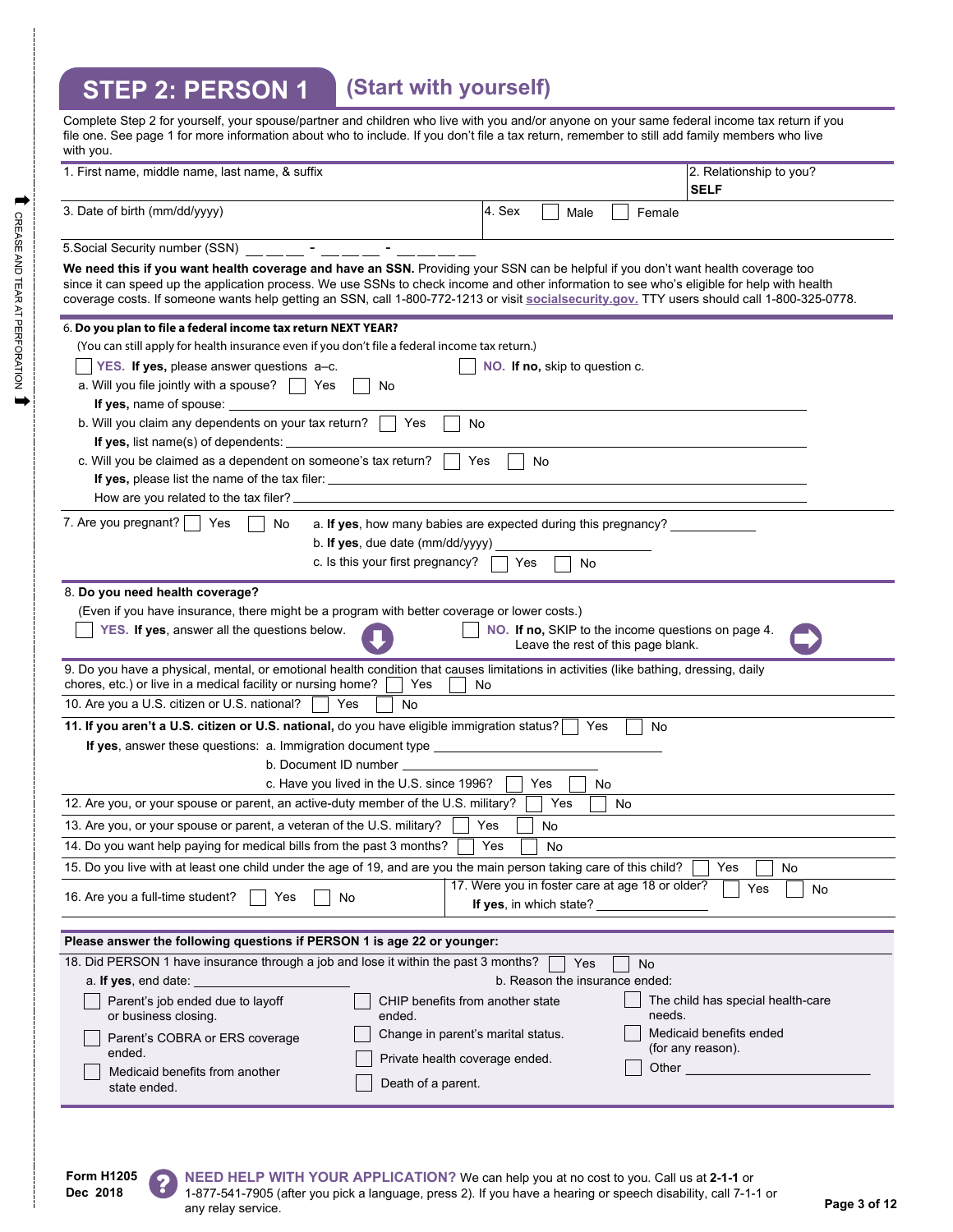**STEP 2: PERSON 1 (Continue with yourself)**

| UILI AII LIVUUI I                                                                                                                                                                                                                                                                                                                                                                 |                                                                                                                              |
|-----------------------------------------------------------------------------------------------------------------------------------------------------------------------------------------------------------------------------------------------------------------------------------------------------------------------------------------------------------------------------------|------------------------------------------------------------------------------------------------------------------------------|
| 19. If Hispanic/Latino, ethnicity (OPTIONAL-check all that apply.)<br>Mexican<br>Mexican American<br>Chicano/a<br>Puerto Rican                                                                                                                                                                                                                                                    | Cuban<br>Other                                                                                                               |
| 20. Race (OPTIONAL-check all that apply.)                                                                                                                                                                                                                                                                                                                                         |                                                                                                                              |
| White<br>American Indian or Alaska<br>Filipino<br><b>Native</b><br><b>Black or African</b><br>Japanese<br>Asian Indian<br>American<br>Korean<br>Chinese                                                                                                                                                                                                                           | Vietnamese<br>Guamanian or Chamorro<br>Other Asian<br>Samoan<br>Native Hawaiian<br>Other Pacific Islander<br>Other           |
| <b>Current Job &amp; Income Information</b><br>Employed<br>If you're currently employed, tell us about<br>your income. Start with question 21.                                                                                                                                                                                                                                    | Not employed<br>Self-employed<br>Skip to question 30.<br>Skip to question 31.                                                |
| <b>CURRENT JOB 1:</b>                                                                                                                                                                                                                                                                                                                                                             |                                                                                                                              |
| 21. Employer name and address                                                                                                                                                                                                                                                                                                                                                     | 22. Employer phone number                                                                                                    |
| 23. Wages/tips (before taxes)<br>Hourly<br>Weekly<br>Every 2 weeks<br>24. Average hours worked each WEEK                                                                                                                                                                                                                                                                          | Twice a month<br>Monthly<br>Yearly                                                                                           |
|                                                                                                                                                                                                                                                                                                                                                                                   |                                                                                                                              |
| CURRENT JOB 2: (if you have more jobs and need more space, attach another sheet of paper).                                                                                                                                                                                                                                                                                        |                                                                                                                              |
| 25. Employer name and address                                                                                                                                                                                                                                                                                                                                                     | 26. Employer phone number                                                                                                    |
| 27. Wages/tips (before taxes)<br>Hourly<br>Weekly<br>Every 2 weeks<br>\$                                                                                                                                                                                                                                                                                                          | Twice a month<br>Monthly<br>Yearly                                                                                           |
| 28. Average hours worked each WEEK                                                                                                                                                                                                                                                                                                                                                |                                                                                                                              |
| 29. In the page year, did you:<br>Stop working<br>Change jobs                                                                                                                                                                                                                                                                                                                     | Start working fewer hours<br>None of these                                                                                   |
| 30. If self-employed, answer the following questions:<br>a. Type of work                                                                                                                                                                                                                                                                                                          | b. How much net income (profits once business expenses are<br>paid) will you get from this self-employment this month?<br>\$ |
| 31. OTHER INCOME THIS MONTH: Check all that apply, and give the amount and how often you get it                                                                                                                                                                                                                                                                                   |                                                                                                                              |
| NOTE: You don't need to tell us about child support, veteran's payment, or Supplemental Security Income (SSI).                                                                                                                                                                                                                                                                    |                                                                                                                              |
| None<br>How often?<br>Unemployment                                                                                                                                                                                                                                                                                                                                                | Net farming/fishing<br>How often?<br>$\sim$ 5                                                                                |
| How often? $\frac{\qquad \qquad }{\qquad \qquad }$<br>Pensions<br>$\frac{1}{2}$ and $\frac{1}{2}$ and $\frac{1}{2}$<br>How often?<br>Social Security                                                                                                                                                                                                                              | Net rental/royalty<br>How often? ____________<br>$\frac{1}{\sqrt{2}}$<br>Other income<br>$\sim$<br>How often?                |
| How often? _____________<br>Retirement accounts<br>$\sim$                                                                                                                                                                                                                                                                                                                         |                                                                                                                              |
| How often? ____________<br>$\sim$<br>Alimony received                                                                                                                                                                                                                                                                                                                             |                                                                                                                              |
| 32. DEDUCTIONS: Check all that apply, and give the amount and how often you pay it.<br>If you pay for certain things that can be deducted on a federal income tax return, telling us about them could make the cost of health coverage<br>a little lower.<br>NOTE: You shouldn't include a cost that you already considered in your answer to net self-employment (question 30b). |                                                                                                                              |
| Alimony paid<br>Student loan interest \$ ___________ How often?                                                                                                                                                                                                                                                                                                                   | Other deductions, such as educator expenses, health savings<br>accounts, moving expenses, tuition, and fees                  |
|                                                                                                                                                                                                                                                                                                                                                                                   | \$ How often?<br>Type: Type:                                                                                                 |
| 33. YEARLY INCOME: Complete only if your income changes from month to month.<br>If you don't expect changes to your monthly income, skip to the next person.                                                                                                                                                                                                                      |                                                                                                                              |
| Your total income this year                                                                                                                                                                                                                                                                                                                                                       | Your total income next year (if you think it will be different)                                                              |
| \$                                                                                                                                                                                                                                                                                                                                                                                | \$                                                                                                                           |
| <b>THANKS! This is all we need to know about you</b>                                                                                                                                                                                                                                                                                                                              |                                                                                                                              |

**Form H1205 Dec 2018**

 $\leftarrow$ 

CREASE AND TEAR AT PERFORATION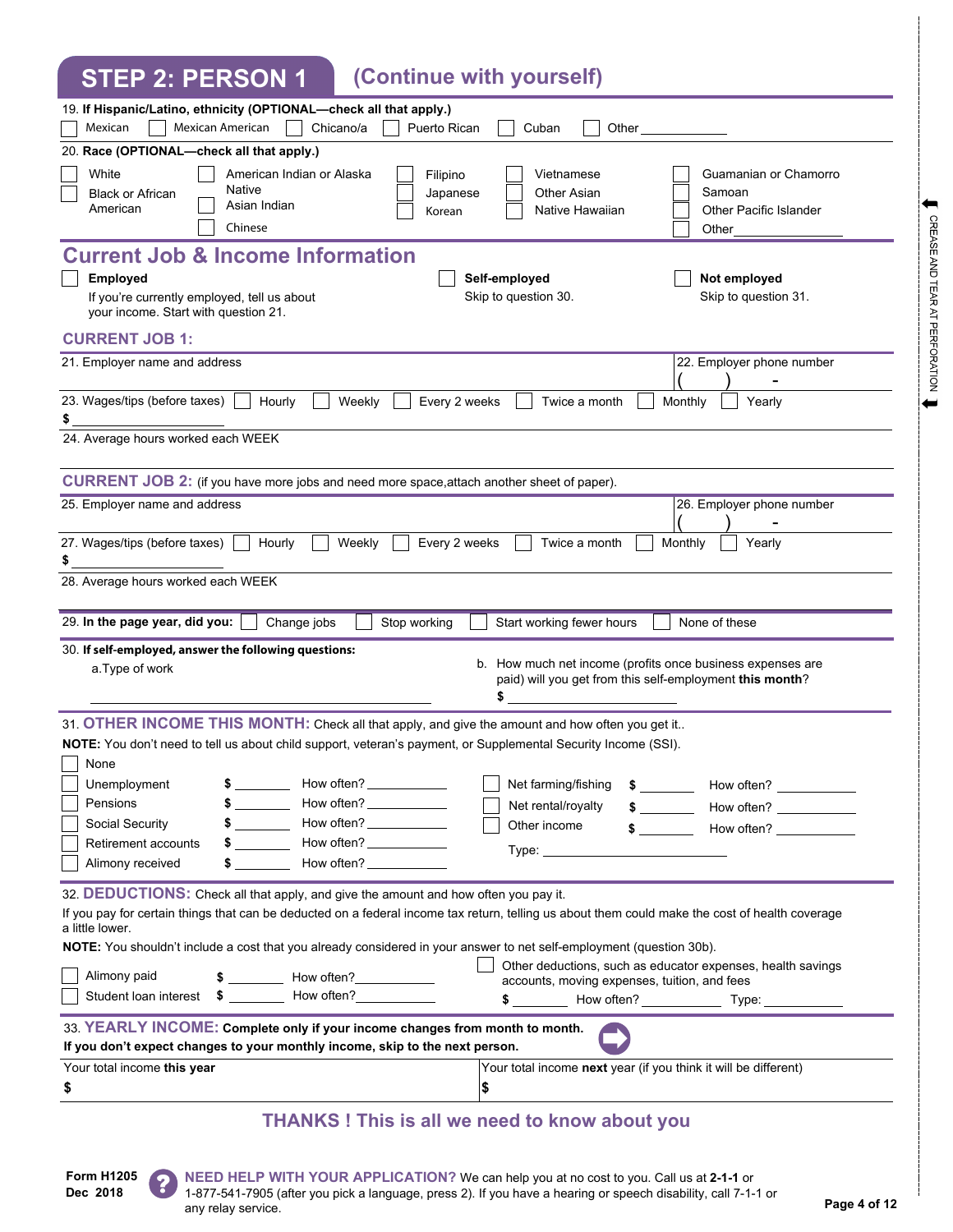# **STEP 2: PERSON 2**

|                                                                                                   | Complete Step 2 for yourself, your spouse/partner, and children who live with you and/or anyone on your same federal income tax return if you file one.<br>See page 1 for more information about who to include. If you don't file a tax return, remember to still add family members who live with you. |
|---------------------------------------------------------------------------------------------------|----------------------------------------------------------------------------------------------------------------------------------------------------------------------------------------------------------------------------------------------------------------------------------------------------------|
| 1. First name, middle name, last name, & suffix                                                   | 2. Relationship to you?                                                                                                                                                                                                                                                                                  |
| 3. Date of birth (mm/dd/yyyy)                                                                     | 4. Sex<br>Male<br>Female                                                                                                                                                                                                                                                                                 |
| 5. Social Security number (SSN)                                                                   | We need this if you want health coverage and have an SSN.                                                                                                                                                                                                                                                |
| 6. Does PERSON 2 live at the same address as you?<br>If no, list address:                         | Yes<br>No                                                                                                                                                                                                                                                                                                |
| 7. Does PERSON 2 plan to file a federal income tax return NEXT YEAR?                              |                                                                                                                                                                                                                                                                                                          |
|                                                                                                   | (You can still apply for health insurance even if you don't file a federal income tax return.)                                                                                                                                                                                                           |
| YES. If yes, please answer questions a-c.                                                         | NO. If no, skip to question c.                                                                                                                                                                                                                                                                           |
| a. Will PERSON 2 file jointly with a spouse? $\vert \vert$ Yes                                    | No                                                                                                                                                                                                                                                                                                       |
| If yes, name of spouse:                                                                           |                                                                                                                                                                                                                                                                                                          |
| b. Will PERSON 2 claim any dependents on his or her tax return?                                   | Yes<br>No                                                                                                                                                                                                                                                                                                |
| If yes, list name(s) of dependents:                                                               |                                                                                                                                                                                                                                                                                                          |
| c. Will PERSON 2 be claimed as a dependent on someone's tax return?                               | Yes<br>No                                                                                                                                                                                                                                                                                                |
| <b>If yes, please list the name of the tax filer:</b> _________________________________           |                                                                                                                                                                                                                                                                                                          |
| How is PERSON 2 related to the tax filer?                                                         |                                                                                                                                                                                                                                                                                                          |
| 8. Is PERSON 2 pregnant?<br>Yes                                                                   | a. If yes, how many babies are expected during this pregnancy?<br>No.<br>b. If yes, due date $(mm/dd/yyyy)$                                                                                                                                                                                              |
|                                                                                                   | c. Is this your first pregnancy?<br>Yes<br>No                                                                                                                                                                                                                                                            |
| 9. Does PERSON 2 need health coverage?                                                            |                                                                                                                                                                                                                                                                                                          |
|                                                                                                   | (Even if they have insurance, there might be a program with better coverage or lower costs.)                                                                                                                                                                                                             |
| YES. If yes, answer all the questions below.                                                      | NO. If no, SKIP to the income questions on page 6.                                                                                                                                                                                                                                                       |
|                                                                                                   | Leave the rest of this page blank.                                                                                                                                                                                                                                                                       |
| etc) or live in a medical facility or nursing home?                                               | 10. Does PERSON 2 have a physical, mental, or emotional health condition that causes limitations in activities (like bathing, dressing, daily chores,<br>Yes<br>No                                                                                                                                       |
| 11. Is PERSON 2 a U.S. citizen or U.S. national?                                                  | Yes<br>No                                                                                                                                                                                                                                                                                                |
|                                                                                                   | 12. If you aren't a U.S. citizen or U.S. national, do you have eligible immigration status?<br>Yes<br>No                                                                                                                                                                                                 |
| If yes, answer these questions: a. Immigration document type                                      |                                                                                                                                                                                                                                                                                                          |
|                                                                                                   | b. Document ID number                                                                                                                                                                                                                                                                                    |
|                                                                                                   | c. Have you lived in the U.S. since 1996?<br>No<br>Yes                                                                                                                                                                                                                                                   |
| 13. Are you, or your spouse or parent, an active-duty member of the U.S. military?                | Yes<br>No                                                                                                                                                                                                                                                                                                |
| 14. Are you, or your spouse or parent, a veteran of the U.S. military?                            | <b>No</b><br>Yes                                                                                                                                                                                                                                                                                         |
| 15. Does PERSON 2 want help paying for<br>medical bills from the past 3 months?                   | 16. Does PERSON 2 live with at least one child<br>17. Was PERSON 2 in foster care at age 18 or                                                                                                                                                                                                           |
| No<br>Yes                                                                                         | under the age of 19, and are they the main<br>older?<br>person taking care of this child?<br>Yes<br>No                                                                                                                                                                                                   |
|                                                                                                   | Yes<br>No<br>If yes, in which state?                                                                                                                                                                                                                                                                     |
| Please answer questions 18 and 19 if PERSON 2 is age 22 or younger:                               |                                                                                                                                                                                                                                                                                                          |
| 18. Did PERSON 2 have insurance through a job and lose it within the past 3 months?               | Yes<br>No                                                                                                                                                                                                                                                                                                |
| a. If yes, end date:                                                                              | b. Reason the insurance ended:                                                                                                                                                                                                                                                                           |
| Parent's job ended due to layoff or<br>business closing.                                          | CHIP benefits from another state<br>The child has special health-care<br>ended.<br>needs.                                                                                                                                                                                                                |
| Parent's COBRA or ERS coverage ended.                                                             | Medicaid benefits ended<br>Change in parent's marital status.                                                                                                                                                                                                                                            |
| Medicaid benefits from another<br>state ended.                                                    | (for any reason).<br>Private health coverage ended<br>Other<br>Death of a parent.                                                                                                                                                                                                                        |
| 19. Is PERSON 2 a full-time student?<br>Yes                                                       | No                                                                                                                                                                                                                                                                                                       |
| 20. If Hispanic/Latino, ethnicity (OPTIONAL-check all that apply.)<br>Mexican<br>Mexican American | Puerto Rican<br>Other<br>Chicano/a<br>Cuban                                                                                                                                                                                                                                                              |
| 21. Race (OPTIONAL-check all that apply.)                                                         |                                                                                                                                                                                                                                                                                                          |
| White<br>American Indian or Alaska                                                                | Guamanian or Chamorro<br>Filipino<br>Vietnamese                                                                                                                                                                                                                                                          |
| Native<br><b>Black or African</b>                                                                 | <b>Other Asian</b><br>Samoan<br>Japanese                                                                                                                                                                                                                                                                 |
| Asian Indian<br>American                                                                          | Other Pacific Islander<br>Native Hawaiian<br>Korean                                                                                                                                                                                                                                                      |
| Chinese                                                                                           | Other.                                                                                                                                                                                                                                                                                                   |
| <b>Form H1205</b><br>2<br>Dec 2018<br>any relay service.                                          | NEED HELP WITH YOUR APPLICATION? We can help you at no cost to you. Call us at 2-1-1 or<br>1-877-541-7905 (after you pick a language, press 2). If you have a hearing or speech disability, call 7-1-1 or<br>Page 5 of 12                                                                                |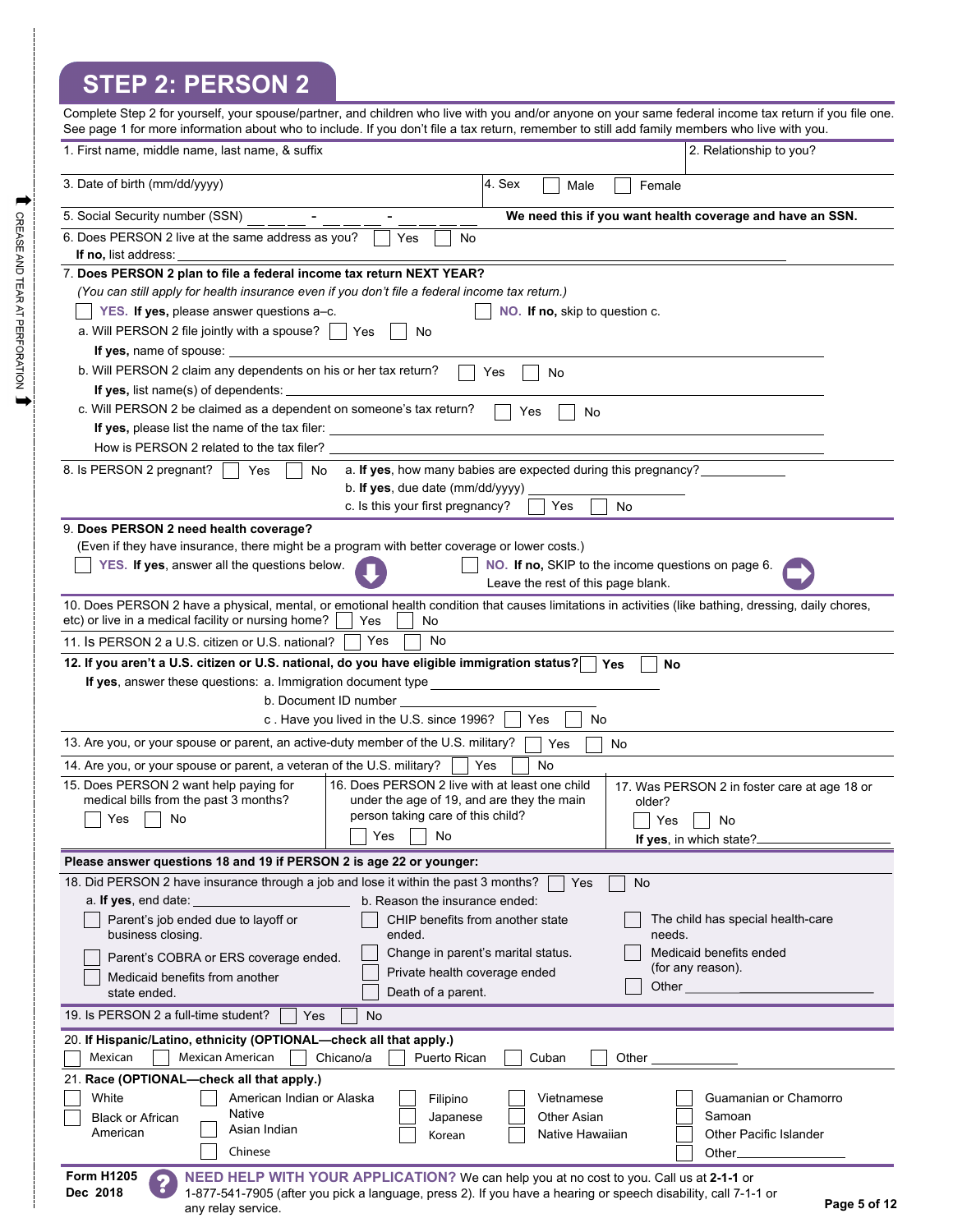| <b>STEP 2: PERSON 2</b>                                                                                                                                                  |
|--------------------------------------------------------------------------------------------------------------------------------------------------------------------------|
| <b>Current Job &amp; Income Information</b>                                                                                                                              |
| <b>Employed</b><br>Not employed<br>Self-employed                                                                                                                         |
| If you're currently employed, tell us about<br>Skip to question 31.<br>Skip to question 32.<br>your income. Start with question 22.                                      |
| <b>CURRENT JOB 1:</b>                                                                                                                                                    |
| 22. Employer name and address<br>23. Employer phone number                                                                                                               |
| 24. Wages/tips (before taxes)<br>Weekly<br>Every 2 weeks<br>Hourly<br>Twice a month<br>Monthly<br>Yearly<br>\$                                                           |
| 25. Average hours worked each WEEK                                                                                                                                       |
| CURRENT JOB 2: (if you have more jobs and need more space, attach another sheet of paper).                                                                               |
| 26. Employer name and address<br>27. Employer phone number                                                                                                               |
| 28. Wages/tips (before taxes)  <br>Weekly<br>Every 2 weeks<br>Hourly<br>Twice a month<br>Monthly<br>Yearly<br>\$                                                         |
| 29. Average hours worked each WEEK                                                                                                                                       |
| 30. In the page year, did you:<br>Change jobs<br>Stop working<br>Start working fewer hours<br>None of these                                                              |
| 31. If self-employed, answer the following questions:<br>b. How much net income (profits once business expenses are                                                      |
| a. Type of work<br>paid) will you get from this self-employment this month?<br>\$                                                                                        |
| 32. OTHER INCOME THIS MONTH: Check all that apply, and give the amount and how often you get it                                                                          |
| NOTE: You don't need to tell us about child support, veteran's payment, or Supplemental Security Income (SSI).                                                           |
| None                                                                                                                                                                     |
| Net farming/fishing<br>Unemployment<br>$$$ $$$ $$$                                                                                                                       |
| Pensions<br>$$\overline{\phantom{a}}$$<br>Net rental/royalty<br>How often? ____________                                                                                  |
| $$$ $$$ $$$<br>Social Security<br>Other income<br>$\frac{1}{2}$<br>How often?                                                                                            |
| $\frac{1}{2}$<br>How often?<br>Retirement accounts                                                                                                                       |
| How often?<br>Alimony received                                                                                                                                           |
| 33. DEDUCTIONS: Check all that apply, and give the amount and how often you pay it.                                                                                      |
| If PERSON 2 pays for certain things that can be deducted on a federal income tax return, telling us about them could make the cost of health coverage<br>a little lower. |
| <b>NOTE:</b> You shouldn't include a cost that you already considered in your answer to net self-employment (question 30b).                                              |
| Other deductions, such as educator expenses, health savings<br>$\frac{1}{2}$ How often?<br>Alimony paid<br>accounts, moving expenses, tuition, and fees                  |
| How often?<br>\$                                                                                                                                                         |
| 34. YEARLY INCOME: Complete only if PERSON 2's income changes from month to month.                                                                                       |
| If you don't expect changes to PERSON 2's monthly income, skip to the next section.                                                                                      |
| PERSON 2's total income this year<br>PERSON 2's total income next year (if you think it will be different)                                                               |
| \$<br>\$                                                                                                                                                                 |
| <b>THANKS! This is all we need to know about PERSON 2.</b><br>If you have more than two people to include, make a copy of Step 2: Person 2 (pages 5 and 6) and complete. |
|                                                                                                                                                                          |
| STEP <sub>3</sub><br>American Indian or Alaska Native (Al/AN) family member(s)                                                                                           |
| 1. Are you or is anyone in your family American Indian or Alaska Native?                                                                                                 |
| If No, skip to Step 4.<br>Yes. If yes, go to Appendix B.                                                                                                                 |

**Form H1205 Dec 2018**



**NEED HELP WITH YOUR APPLICATION?** We can help you at no cost to you. Call us at **2-1-1** or 1-877-541-7905 (after you pick a language, press 2). If you have a hearing or speech disability, call 7-1-1 or any relay service. **Page 6 of 12**<br>any relay service. CREASE AND TEAR AT PERFORATION

 $\leftarrow$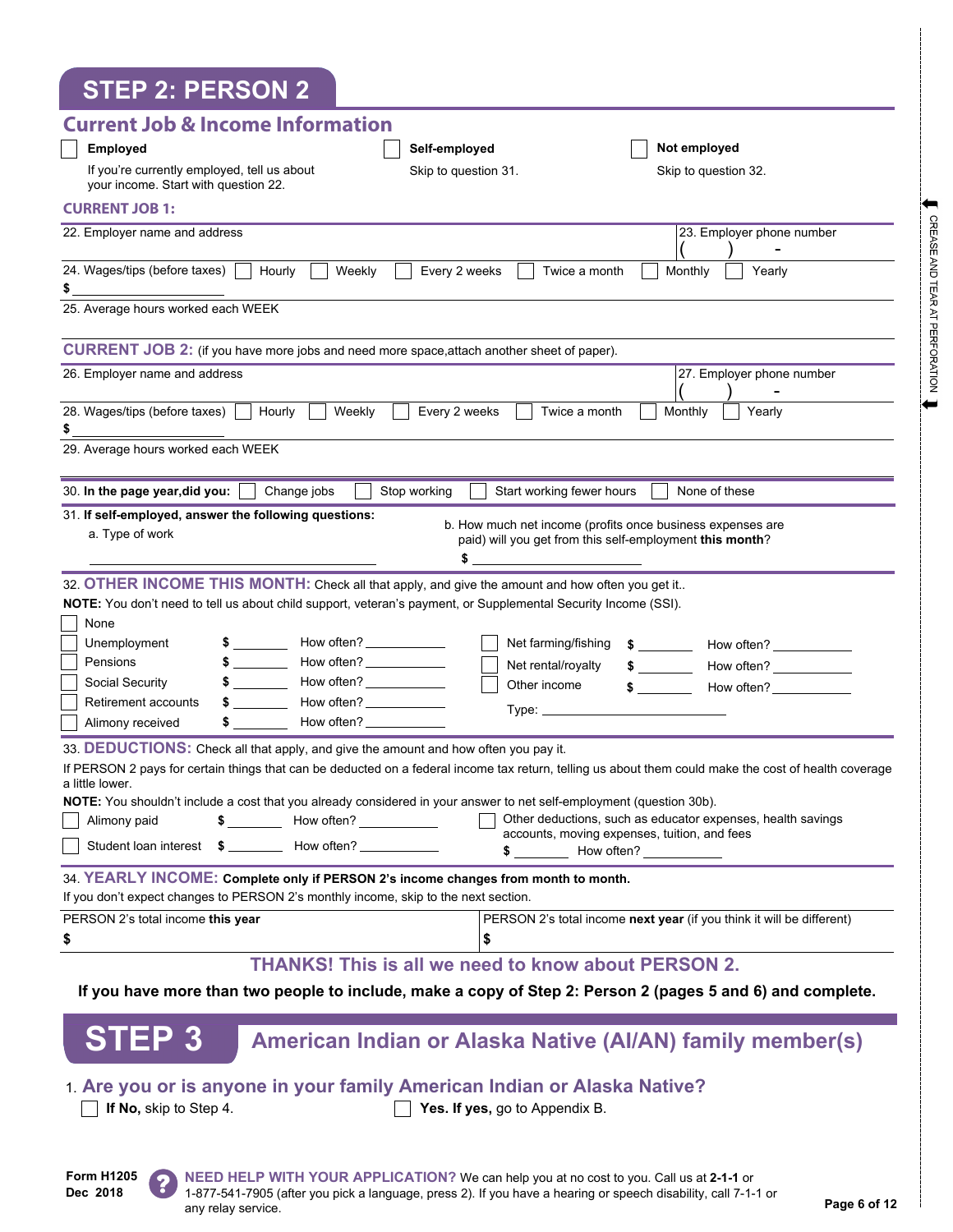# **STEP 4 Your Family's Health Coverage**

|                                                       | Answer these questions for anyone who needs health coverage.                                                                                                                                                                   |                                                                                                                                                                                                                                |
|-------------------------------------------------------|--------------------------------------------------------------------------------------------------------------------------------------------------------------------------------------------------------------------------------|--------------------------------------------------------------------------------------------------------------------------------------------------------------------------------------------------------------------------------|
|                                                       | 1. Is anyone enrolled in health coverage now from the following?                                                                                                                                                               |                                                                                                                                                                                                                                |
|                                                       | YES. If yes, check the type of coverage and write the person(s') name(s) next to the coverage they have.                                                                                                                       | NO.                                                                                                                                                                                                                            |
|                                                       |                                                                                                                                                                                                                                |                                                                                                                                                                                                                                |
|                                                       | Which state? The contract of the contract of the contract of the contract of the contract of the contract of the contract of the contract of the contract of the contract of the contract of the contract of the contract of t |                                                                                                                                                                                                                                |
|                                                       | Date coverage ends (if not ending, write "Not ending")                                                                                                                                                                         |                                                                                                                                                                                                                                |
|                                                       |                                                                                                                                                                                                                                | Coverage start date: Note: Note: Note: Note: Note: Note: Note: Note: Note: Note: Note: Note: Note: Note: Note: Note: Note: Note: Note: Note: Note: Note: Note: Note: Note: Note: Note: Note: Note: Note: Note: Note: Note: Not |
|                                                       |                                                                                                                                                                                                                                |                                                                                                                                                                                                                                |
|                                                       |                                                                                                                                                                                                                                | Amount you pay each month to cover your child(ren) on this                                                                                                                                                                     |
|                                                       | Which state? The contract of the contract of the contract of the contract of the contract of the contract of the contract of the contract of the contract of the contract of the contract of the contract of the contract of t |                                                                                                                                                                                                                                |
|                                                       | Date coverage ends (if not ending, write "Not ending")                                                                                                                                                                         | Who pays the premium?<br>Is this COBRA coverage? $\vert \vert$ Yes<br>No                                                                                                                                                       |
|                                                       |                                                                                                                                                                                                                                | Is this a retiree health plan? $\Box$ Yes<br>No                                                                                                                                                                                |
|                                                       | Medicare and the state of the state of the state of the state of the state of the state of the state of the state of the state of the state of the state of the state of the state of the state of the state of the state of t | Other                                                                                                                                                                                                                          |
|                                                       | TRICARE (Don't check if you have direct care or Line of Duty)                                                                                                                                                                  |                                                                                                                                                                                                                                |
|                                                       |                                                                                                                                                                                                                                | Policy number:                                                                                                                                                                                                                 |
|                                                       |                                                                                                                                                                                                                                | Is this a limited-benefit plan (like a school accident policy)?                                                                                                                                                                |
|                                                       |                                                                                                                                                                                                                                | Yes<br>No                                                                                                                                                                                                                      |
|                                                       |                                                                                                                                                                                                                                | 2. Is anyone listed on this application offered health coverage from a job? Check yes even if the coverage is from someone else's job,                                                                                         |
| NO. If no, continue to Step 5.                        | <b>YES. If yes, you'll need to complete and include Appendix A. Is this a state employee benefit plan?</b> $\Box$ Yes [                                                                                                        | No                                                                                                                                                                                                                             |
|                                                       | <b>Facts about people applying for benefits</b>                                                                                                                                                                                |                                                                                                                                                                                                                                |
|                                                       | These questions will not be used to decide if your family can get benefits. They will help us serve you better.                                                                                                                |                                                                                                                                                                                                                                |
|                                                       | 1. Is a child in your home in the Children with Special Health Care Needs program?     Yes                                                                                                                                     | No                                                                                                                                                                                                                             |
| If yes, who?                                          |                                                                                                                                                                                                                                |                                                                                                                                                                                                                                |
|                                                       | 2. Does a child applying for benefits travel with a family member who is a migrant farm worker?                                                                                                                                | Yes<br>No                                                                                                                                                                                                                      |
| <b>If yes,</b> who?                                   |                                                                                                                                                                                                                                |                                                                                                                                                                                                                                |
|                                                       | you might not have to give us facts about that person. You might be able to get the "Family Violence Exemption."                                                                                                               | Family violence exemption: If you're afraid that giving us facts about someone could cause harm (physical or emotional) to you or your child,                                                                                  |
|                                                       |                                                                                                                                                                                                                                | <b>Preferred Method of Contact by Health Plan Providers or Managed Care Organizations</b>                                                                                                                                      |
| For pregnant individuals only                         |                                                                                                                                                                                                                                |                                                                                                                                                                                                                                |
|                                                       |                                                                                                                                                                                                                                | If you get health benefits from us, your health plan provider or managed care organization may contact you for things like appointment reminders and                                                                           |
| information about immunizations or well-check visits. |                                                                                                                                                                                                                                |                                                                                                                                                                                                                                |
|                                                       |                                                                                                                                                                                                                                | You can choose to have them contact you by telephone, text message, or email. Please rank how you would prefer to be contacted, with 1 being your                                                                              |
| most preferred.                                       |                                                                                                                                                                                                                                |                                                                                                                                                                                                                                |
| Name:                                                 |                                                                                                                                                                                                                                |                                                                                                                                                                                                                                |
| Language you prefer to be contacted in:               |                                                                                                                                                                                                                                |                                                                                                                                                                                                                                |
| By telephone                                          | Telephone number: _____                                                                                                                                                                                                        | (If contacted by cellular telephone, the call may be autodialed or prerecorded, and your carrier's usage rates may apply.)                                                                                                     |
| By text message                                       | Cellular telephone number: _                                                                                                                                                                                                   |                                                                                                                                                                                                                                |
| By e-mail                                             | (Carrier message and data rates may apply)                                                                                                                                                                                     |                                                                                                                                                                                                                                |
|                                                       | E-mail Address:                                                                                                                                                                                                                |                                                                                                                                                                                                                                |
|                                                       |                                                                                                                                                                                                                                |                                                                                                                                                                                                                                |
| <b>Signing up to vote</b>                             |                                                                                                                                                                                                                                |                                                                                                                                                                                                                                |

Applying to register or declining to register to vote will not affect the amount of assistance that you will be provided by this agency.

If you are not registered to vote where you live now, would you like to apply to register to vote here today?  $\,$   $\,$   $\,$   $\,$  Yes  $\,$   $\,$   $\,$   $\,$  No  $\,$ 

IF YOU DO NOT CHECK EITHER BOX, YOU WILL BE CONSIDERED TO HAVE DECIDED NOT TO REGISTER TO VOTE AT THIS TIME.

If you would like help in filling out the voter registration application form, we will help you. The decision whether to seek or accept help is yours. You may fill out the application form in private. If you believe that someone has interfered with your right to register or to decline to register to vote, or your right to choose your own political party or other political preference, you may file a complaint with the Elections Division, Secretary of State, PO Box 12060, Austin, TX 78711. Phone: 1-800-252-8683.

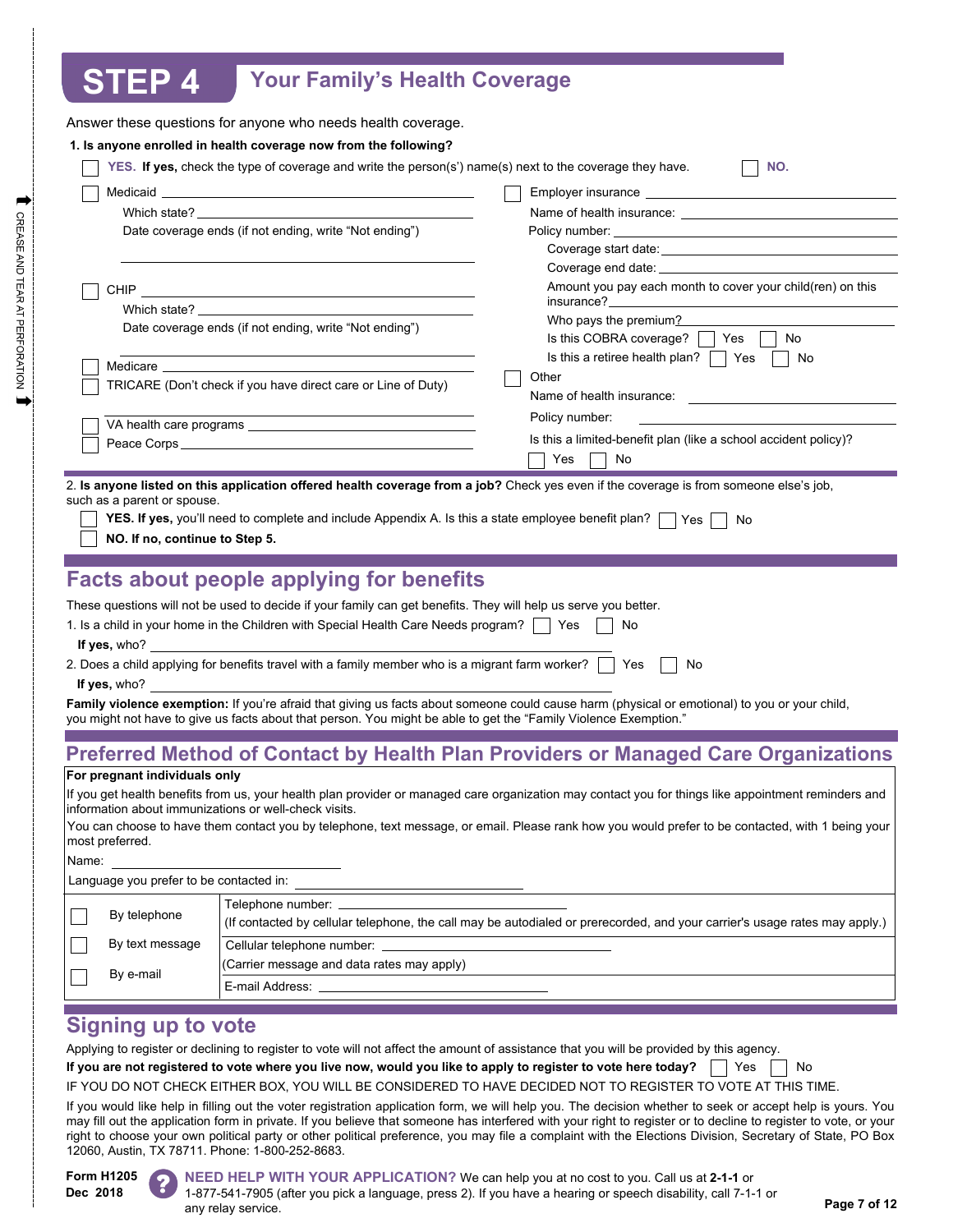| <b>Agency Use Only: Voter Registration Status</b> |                    |                |                         |       |  |  |  |
|---------------------------------------------------|--------------------|----------------|-------------------------|-------|--|--|--|
| Already registered<br>  Client declined           | Agency transmitted | Client to mail | Mailed to client        | Other |  |  |  |
|                                                   |                    |                | Agency staff signature: |       |  |  |  |
|                                                   |                    |                |                         |       |  |  |  |
|                                                   |                    |                |                         |       |  |  |  |

## **Read & sign this application**

- I'm signing this application under penalty of perjury which means I've provided true answers to all the questions on this form to the best of my knowledge. I know that I may be subject to penalties under federal law if I provide false or untrue information.
- I know that I must tell the Texas Health and Human Services Commission (HHSC) if anything changes (and is different than) what I wrote on this application. To report changes, I can go t[o](https://yourtexasbenefits.com/Learn/Home) **[YourTexasBenefits.com](https://yourtexasbenefits.com/Learn/Home)** or call 2-1-1 or 1-877-541-7905. I understand that a change in my information could affect the eligibility for member(s) of my household. •
- I know that under federal law, discrimination isn't permitted on the basis of race, color, national origin, sex, age, sexual orientation, gender identity, or disability. I can file a complaint of discrimination by visiting **[www.hhs.gov/ocr/office/file.](https://www.hhs.gov/ocr/complaints/index.html)** •
- I confirm that no one applying for health insurance on this application is incarcerated (detained or jailed). If not,

is incarcerated.

#### (name of person)

We need this information to check your eligibility for help paying for health coverage if you choose to apply. We'll check your answers using information in our electronic databases and databases from the Internal Revenue Service (IRS), Social Security, the Department of Homeland Security, and/or a consumer reporting agency. If the information doesn't match, we may ask you to send us proof.

### **Renewal of coverage in future years**

**STEP 5**

To make it easier to determine my eligibility for help paying for health coverage in future years, I agree to allow the agency to use income data, including information from tax returns. The agency will send me a notice, let me make any changes, and I can opt out at any time.

Yes, renew my eligibility automatically for the next

5 years (the maximum number of years allowed), or for a shorter number of years:

4 years  $\vert$  3 years  $\vert$  2 years  $\vert$  1 year Don't use information from tax returns to renew my coverage

### **If anyone on this application is eligible for Medicaid**

- I am giving to HHSC the rights to pursue and get any money from other health insurance, legal settlements, or other third parties. I am also giving to HHSC rights to pursue and get medical support. •
- | Yes | | No Does any child on this application have a parent living outside of the home?  $\lceil$ •
- If yes, I know I will be asked to cooperate with the agency that collects medical support from an absent parent. If I think that cooperating to collect medical support will harm me or my children, I can tell HHSC and I may not have to cooperate. •

### **Important Information for Former Military Service Members**

Women and men who served in any branch of the United States Armed Forces, including Army, Navy, Marines, Air Force, Coast Guard, Reserves or National Guard may be eligible for additional benefits and services.

For more information, please visit the Texas Veterans Portal at https://veterans.portal.texas.gov.

### **My right to appeal**

If I think HHSC has made a mistake, I can appeal its decision. To appeal means to tell someone at HHSC that I think the action is wrong and ask for a fair review of the action. I know that I can find out how to appeal by contacting HHSC at 2-1-1 or 1-877-541-7905 (after you pick a language, press 2). I know that I can be represented in the process by someone other than myself. My eligibility and other important information will be explained to me.

#### **Sign this application**

The person who filled out Step 1 should sign this application. If you're an authorized representative you may sign here, as long as you have provided the information required in Appendix C.

Signature **Date (mm/dd/yyyy)** Date (mm/dd/yyyy)

# **STEP 6**

## **Mail or fax your filled out and signed application**

**Fax:** 1-877-447-2839 **Mail:** HHSC

If your form is 2-sided, fax both sides. PO Box 149024

Austin, TX 78714-9968

**Form H1205 Dec 2018**

**NEED HELP WITH YOUR APPLICATION?** We can help you at no cost to you. Call us at **2-1-1** or 1-877-541-7905 (after you pick a language, press 2). If you have a hearing or speech disability, call 7-1-1 or any relay service. **Page 8 of 12**<br>any relay service.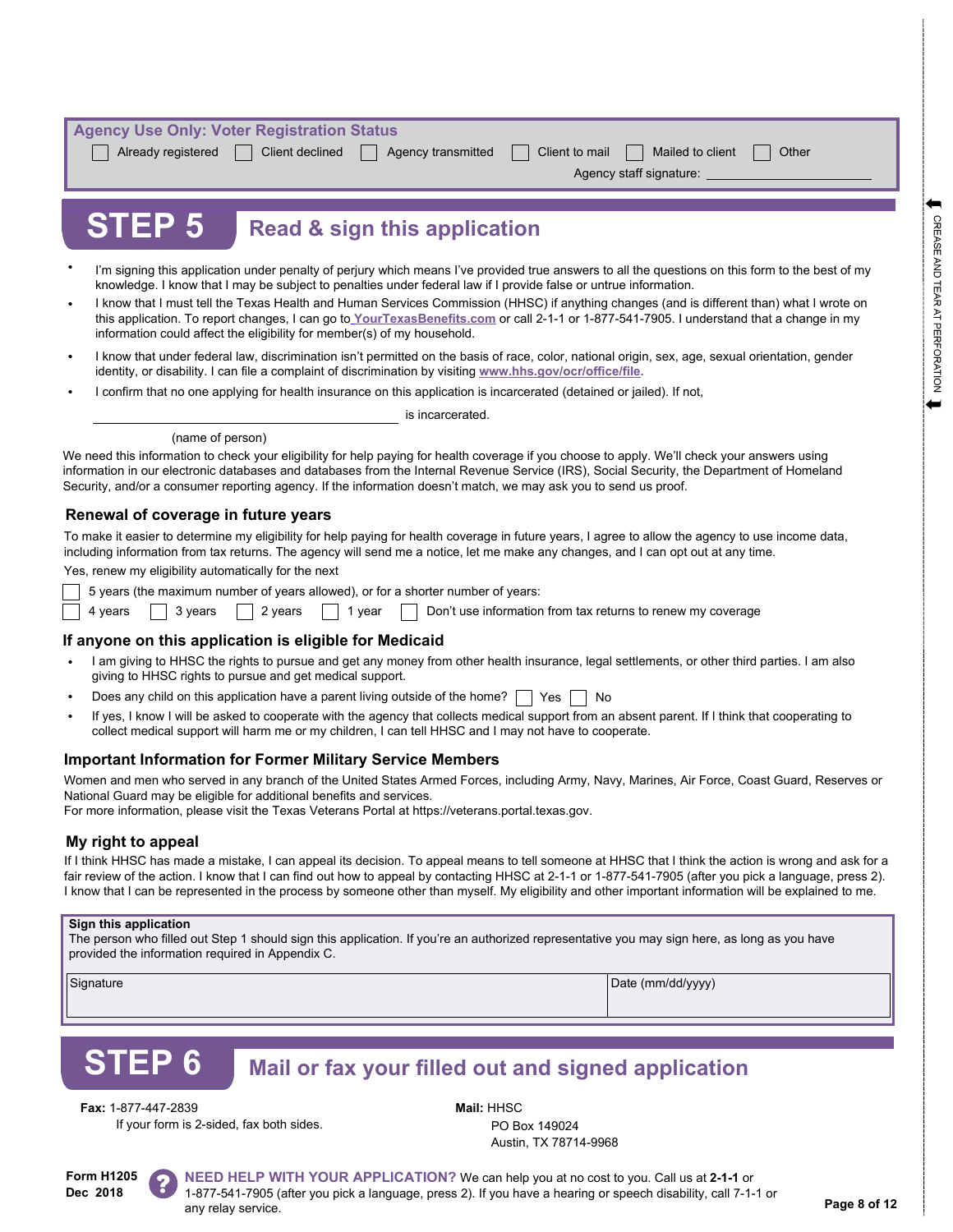# **APPENDIX A**

### **Health Coverage from Jobs**

You **DON'T** need to answer these questions unless someone in the household is eligible for health coverage from a job. Attach a copy of this page for each job that offers coverage.

### Tell us about the **job** that offers coverage.

**Take the Employer Coverage Tool on the next page to the employer who offers coverage to help you answer these questions.** 

### **You only need to include this page when you send in your application, not the Employer Coverage Tool.**

### **EMPLOYEE Information**

| 1. Employee name (First, Middle, Last)                                                                                                                                                                                                                                                                                                                                                                                                                                                                                |                   | 2. Employee Social Security number |                                         |  |
|-----------------------------------------------------------------------------------------------------------------------------------------------------------------------------------------------------------------------------------------------------------------------------------------------------------------------------------------------------------------------------------------------------------------------------------------------------------------------------------------------------------------------|-------------------|------------------------------------|-----------------------------------------|--|
| <b>EMPLOYER Information</b>                                                                                                                                                                                                                                                                                                                                                                                                                                                                                           |                   |                                    |                                         |  |
|                                                                                                                                                                                                                                                                                                                                                                                                                                                                                                                       |                   |                                    |                                         |  |
| 3. Employer name                                                                                                                                                                                                                                                                                                                                                                                                                                                                                                      |                   |                                    | 4. Employer Identification Number (EIN) |  |
| 5. Employer address                                                                                                                                                                                                                                                                                                                                                                                                                                                                                                   |                   | 6. Employer phone number           |                                         |  |
| 7. City                                                                                                                                                                                                                                                                                                                                                                                                                                                                                                               | 8. State          |                                    | 9. ZIP code                             |  |
| 10. Who can we contact about employee health coverage at this job?                                                                                                                                                                                                                                                                                                                                                                                                                                                    |                   |                                    |                                         |  |
|                                                                                                                                                                                                                                                                                                                                                                                                                                                                                                                       |                   |                                    |                                         |  |
| 11. Phone number (if different from above)                                                                                                                                                                                                                                                                                                                                                                                                                                                                            | 12. Email address |                                    |                                         |  |
|                                                                                                                                                                                                                                                                                                                                                                                                                                                                                                                       |                   |                                    |                                         |  |
| 13. Are you currently eligible for coverage offered by this employer, or will you become eligible in the next 3 months?<br>Yes (Continue)<br>13a. If you're in a waiting or probationary period, when can you enroll in coverage?<br>List the names of anyone else who is eligible for coverage from this job.                                                                                                                                                                                                        |                   | (mm/dd/yyyy)                       |                                         |  |
| Name: Name and the state of the state of the state of the state of the state of the state of the state of the state of the state of the state of the state of the state of the state of the state of the state of the state of<br>Name: and the contract of the contract of the contract of the contract of the contract of the contract of the contract of the contract of the contract of the contract of the contract of the contract of the contract of the                                                       |                   | Name:                              |                                         |  |
| No (Stop here and go to Step 4 in the application)                                                                                                                                                                                                                                                                                                                                                                                                                                                                    |                   |                                    |                                         |  |
| Tell us about the health plan offered by this employer.                                                                                                                                                                                                                                                                                                                                                                                                                                                               |                   |                                    |                                         |  |
| 14. Does the employer offer a health plan that meets the minimum value standard*?                                                                                                                                                                                                                                                                                                                                                                                                                                     | Yes               | <b>No</b>                          |                                         |  |
| 15. For the lowest-cost plan that meets the minimum value standard* offered only to the employee (don't include family plans):<br>If the employer has wellness programs, provide the premium that the employee would pay if he/ she received the maximum discount for any<br>tobacco cessation programs, and did not receive any other discounts based on wellness programs.<br>a. How much would the employee have to pay in premiums for this plan? $$$<br>b. How often?<br>Weekly<br>Every 2 weeks<br>Once a month | Twice a month     | Quarterly                          | Yearly                                  |  |
| 16. What change will the employer make for the new plan year (if known)?                                                                                                                                                                                                                                                                                                                                                                                                                                              |                   |                                    |                                         |  |
| Employer won't offer health coverage                                                                                                                                                                                                                                                                                                                                                                                                                                                                                  |                   |                                    |                                         |  |
| Employer will start offering health coverage to employees or change the premium for the lowest-cost plan available only to<br>the employee that meets the minimum value standard.* (Premium should reflect the discount for wellness programs. See question 15.)                                                                                                                                                                                                                                                      |                   |                                    |                                         |  |
| a. How much would the employee have to pay in premiums for this plan? $$$                                                                                                                                                                                                                                                                                                                                                                                                                                             |                   |                                    |                                         |  |
| Every 2 weeks     Once a month  <br>b. How often?<br>Weekly                                                                                                                                                                                                                                                                                                                                                                                                                                                           | Twice a month     | Quarterly                          | Yearly                                  |  |
| Date of change (mm/dd/yyyy):                                                                                                                                                                                                                                                                                                                                                                                                                                                                                          |                   |                                    |                                         |  |
| * An employer-sponsored health plan meets the "minimum value standard" if the plan's share of the total allowed benefit costs covered by the plan is<br>no less than 60 percent of such costs (Section 36B(c)(2)(C)(ii) of the Internal Revenue Code of 1986)                                                                                                                                                                                                                                                         |                   |                                    |                                         |  |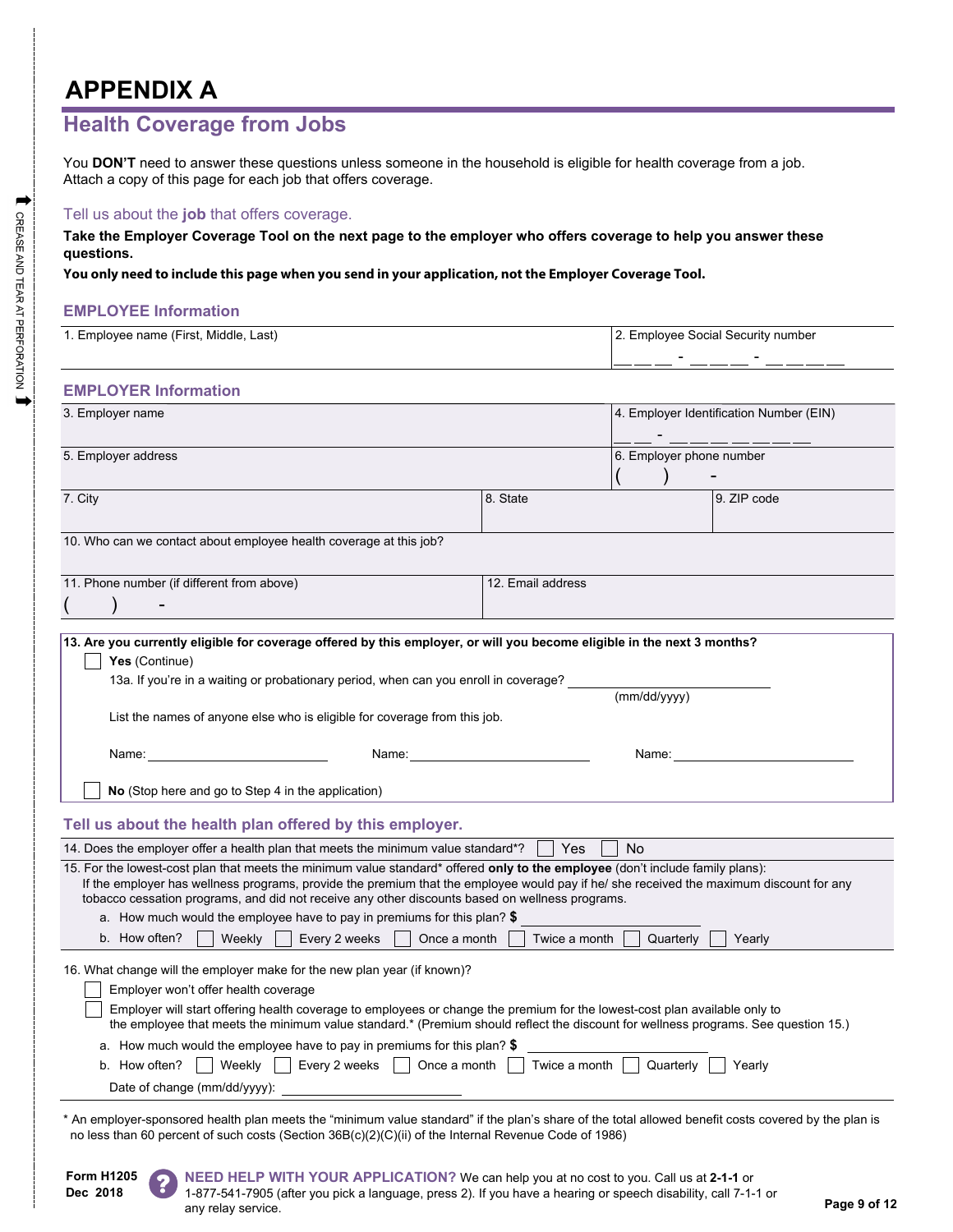# **EMPLOYER COVERAGE TOOL**

Use this tool to help answer questions in Appendix A about any employer health coverage that you're eligible for (even if it's from another person's job, like a parent or spouse). The information in the numbered boxes below match the boxes on Appendix A. For example, the answer to question 14 on this page should match question 14 on Appendix A.

Write your name and Social Security number in boxes 1 and 2 and ask the employer to fill out the rest of the form. Complete one tool for each employer that offers health coverage.

### **EMPLOYEE Information**

The **employee** needs to fill out this section.

1. Employee name (First, Middle, Last) 2. Social Security Number

| <b>EMPLOYER Information</b><br>Ask the employer for this information.                                                                                                                                                                                                                                                                                                                                                                                                                                                                                                                                                                                                                                                                                                           |                         |                                         |             |  |
|---------------------------------------------------------------------------------------------------------------------------------------------------------------------------------------------------------------------------------------------------------------------------------------------------------------------------------------------------------------------------------------------------------------------------------------------------------------------------------------------------------------------------------------------------------------------------------------------------------------------------------------------------------------------------------------------------------------------------------------------------------------------------------|-------------------------|-----------------------------------------|-------------|--|
| 3. Employer name                                                                                                                                                                                                                                                                                                                                                                                                                                                                                                                                                                                                                                                                                                                                                                |                         | 4. Employer Identification Number (EIN) |             |  |
| 5. Employer address (HHSC will send notices to this address)                                                                                                                                                                                                                                                                                                                                                                                                                                                                                                                                                                                                                                                                                                                    |                         | 6. Employer phone number                |             |  |
| 7. City                                                                                                                                                                                                                                                                                                                                                                                                                                                                                                                                                                                                                                                                                                                                                                         | 8. State                |                                         | 9. ZIP code |  |
| 10. Who can we contact about employee health coverage at this job?                                                                                                                                                                                                                                                                                                                                                                                                                                                                                                                                                                                                                                                                                                              |                         |                                         |             |  |
| 11. Phone number (if different from above)                                                                                                                                                                                                                                                                                                                                                                                                                                                                                                                                                                                                                                                                                                                                      | 12. Email address       |                                         |             |  |
| Yes (Continue)<br>13a. If the employee is not eligible today, including as a result of a waiting or probationary period, when is the employee eligible for<br>coverage?<br><u> 1980 - Johann Barbara, martxa alemaniar a</u><br>No (STOP and return this form to employee)<br>Tell us about the health plan offered by this employer.<br>Does the employer offer a health plan that covers an employee's spouse or dependent?<br>Yes. Which people?<br>Spouse<br>Dependent(s)<br>No<br>(Go to question 14)                                                                                                                                                                                                                                                                      | (mm/dd/yyyy) (Continue) |                                         |             |  |
| 14. Does the employer offer a health plan that meets the minimum value standard*?<br>Yes (Go to question 15)<br>No (STOP and return form to employee)<br>15. For the lowest-cost plan that meets the minimum value standard* offered only to the employee (don't include family plans): If the employer has<br>wellness programs, provide the premium that the employee would pay if he/ she received the maximum discount for any tobacco cessation<br>programs, and didn't receive any other discounts based on wellness programs.<br>a. How much would the employee have to pay in premiums for this plan? $$$<br>Once a month<br>b. How often? $ $<br>Weekly  <br>Every 2 weeks                                                                                             | Twice a month           | Quarterly                               | Yearly      |  |
| If the plan year will end soon and you know that the health plans offered will change, go to question 16. If you don't know, STOP and return form to<br>employee.<br>16. What change will the employer make for the new plan year?<br>Employer won't offer health coverage<br>Employer will start offering health coverage to employees or change the premium for the lowest-cost plan available only to the<br>employee that meets the minimum value standard.* (Premium should reflect the discount for wellness programs. See question 15.)<br>a. How much will the employee have to pay in premiums for that plan? $$$<br>Once a month<br>Weekly $\vert$   Every 2 weeks $\vert$  <br>Twice a month<br>b. How often?<br>Quarterly<br>Yearly<br>Date of change (mm/dd/yyyy): |                         |                                         |             |  |
| An employer-sponsored health plan meets the "minimum value standard" if the plan's share of the total allowed benefit costs covered by the plan is<br>no less than 60 percent of such costs (Section 36B(c)(2)(C)(ii) of the Internal Revenue Code of 1986)                                                                                                                                                                                                                                                                                                                                                                                                                                                                                                                     |                         |                                         |             |  |

**Form H1205 Dec 2018**

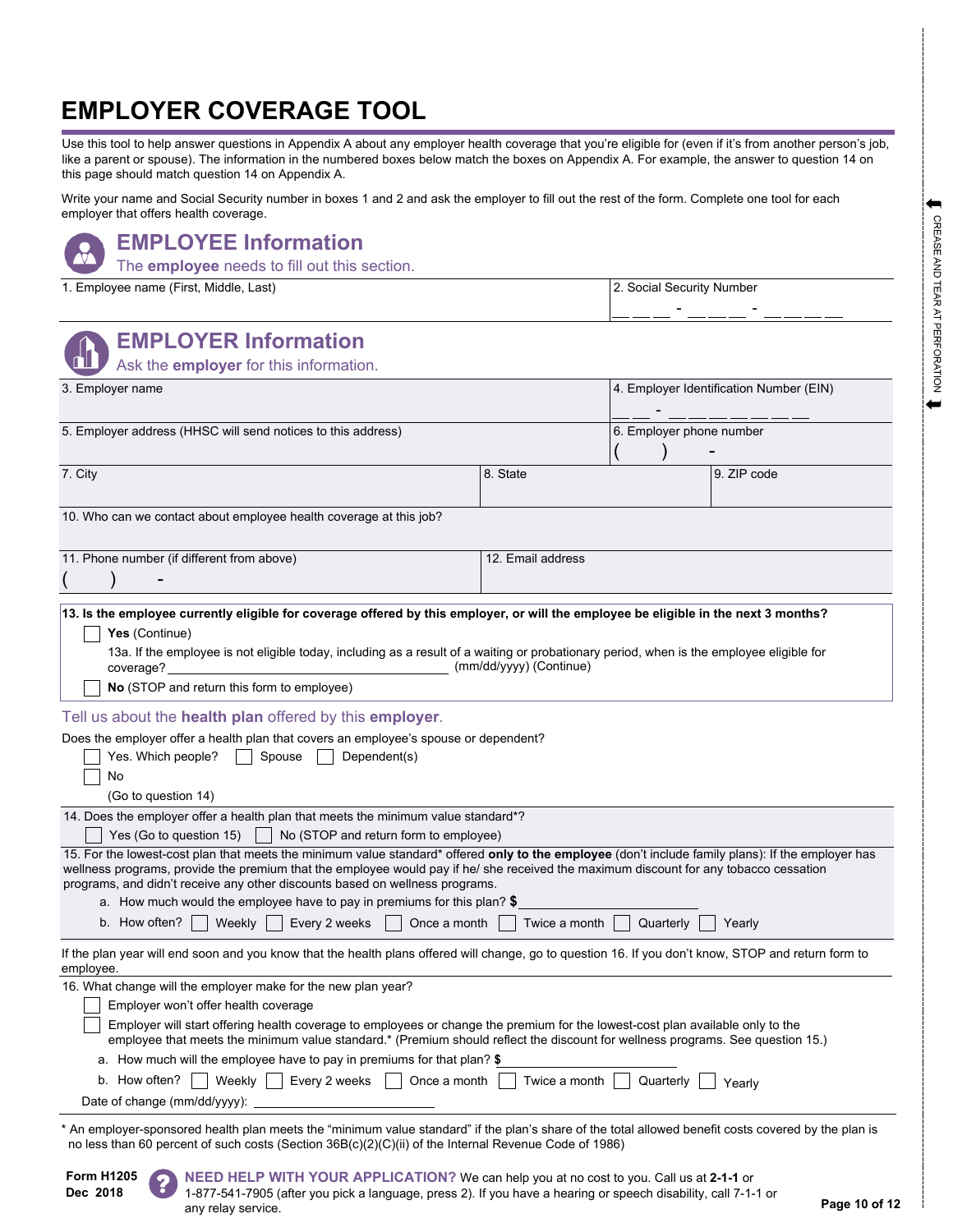# **APPENDIX B**

## **American Indian or Alaska Native Family Member (AI/AN)**

Complete this appendix if you or a family member are American Indian or Alaska Native. Submit this with your application.

### **Tell us about your American Indian or Alaska Native family member(s).**

American Indians and Alaska Natives can get services from the Indian Health Services, tribal health programs, or urban Indian health programs. They also may not have to pay cost sharing and may get special monthly enrollment periods. Answer the following questions to make sure your family gets the most help possible.

**NOTE:** If you have more people to include, make a copy of this page and attach.

|                                                                                                                                                                                                                                         | <b>AI/AN PERSON 1</b>                                                                                                                                                                                                                              | <b>AI/AN PERSON 2</b>                                                                                                                                                                                                                              |  |
|-----------------------------------------------------------------------------------------------------------------------------------------------------------------------------------------------------------------------------------------|----------------------------------------------------------------------------------------------------------------------------------------------------------------------------------------------------------------------------------------------------|----------------------------------------------------------------------------------------------------------------------------------------------------------------------------------------------------------------------------------------------------|--|
| 1. Name<br>(First name, Middle name, Last name)                                                                                                                                                                                         | First<br>Middle                                                                                                                                                                                                                                    | First<br>Middle                                                                                                                                                                                                                                    |  |
|                                                                                                                                                                                                                                         | Last                                                                                                                                                                                                                                               | Last                                                                                                                                                                                                                                               |  |
| 2. Member of a federally recognized tribe?                                                                                                                                                                                              | Yes<br>If yes, tribe name                                                                                                                                                                                                                          | Yes<br>If yes, tribe name                                                                                                                                                                                                                          |  |
| 3. Has this person ever gotten a service from<br>the Indian Health Service, a tribal health<br>program, or urban Indian health program, or<br>through a referral from one of these<br>programs?                                         | No.<br>Yes<br>No<br>If no, is this person eligible to get<br>services from the Indian Health<br>Service, tribal health programs, or<br>urban Indian health programs, or<br>through a referral from one of these<br>programs?<br>$Yes \mid \mid No$ | No.<br>Yes<br>No<br>If no, is this person eligible to get<br>services from the Indian Health<br>Service, tribal health programs, or<br>urban Indian health programs, or<br>through a referral from one of these<br>programs?<br>$Yes \mid \mid No$ |  |
| 4. Certain money received may not be<br>counted for Medicaid or the Children's<br>Health Insurance Program (CHIP). List any<br>income (amount and how often) reported on<br>your application that includes money from<br>these sources: | \$<br>How often?                                                                                                                                                                                                                                   | \$<br>How often? ______________                                                                                                                                                                                                                    |  |
| Per capita payments from a tribe that<br>come from natural resources, usage<br>rights, leases, or royalties                                                                                                                             |                                                                                                                                                                                                                                                    |                                                                                                                                                                                                                                                    |  |
| Payments from natural resources,<br>farming, ranching, fishing, leases, or<br>royalties from land designated as Indian<br>trust land by the Department of Interior<br>(including reservations and former<br>reservations)               |                                                                                                                                                                                                                                                    |                                                                                                                                                                                                                                                    |  |
| Money from selling things that have<br>cultural significance                                                                                                                                                                            |                                                                                                                                                                                                                                                    |                                                                                                                                                                                                                                                    |  |

**Form H1205 Dec 2018**



**NEED HELP WITH YOUR APPLICATION?** We can help you at no cost to you. Call us at **2-1-1** or 1-877-541-7905 (after you pick a language, press 2). If you have a hearing or speech disability, call 7-1-1 or any relay service.<br> **Page 11 of 12**<br> **Page 11 of 12**